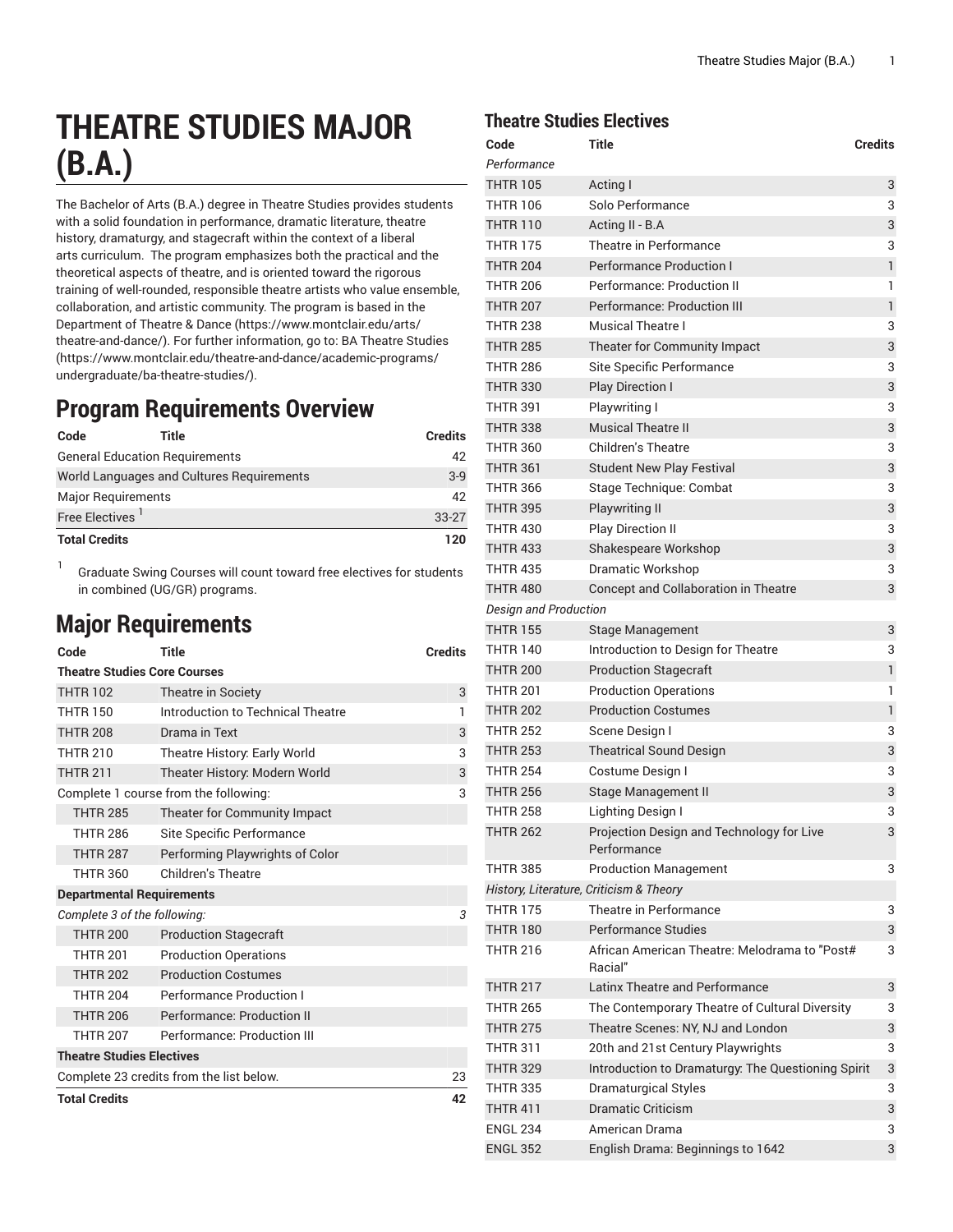| <b>ENGL 353</b>           | Shakespeare: Comedies-Histories                  | 3        |
|---------------------------|--------------------------------------------------|----------|
| <b>ENGL 354</b>           | Shakespeare: Tragedies-Romances                  | 3        |
| <b>ENGL 361</b>           | Modern Irish Drama                               | 3        |
| <b>ENGL 374</b>           | Contemporary European Drama                      | 3        |
| <b>ENGL 375</b>           | Modern Drama: Ibsen to O'Neill                   | 3        |
| <b>ENGL 455</b>           | Restoration and 18th Century Drama               | 3        |
| <b>Theatre Management</b> |                                                  |          |
| <b>THTR 257</b>           | <b>Entertainment Management</b>                  | 3        |
| <b>THTR 381</b>           | Theatre Administration and Audience Development  | 3        |
| <b>THTR 382</b>           | Contracts and Law in Theatre                     | 3        |
| <b>THTR 400</b>           | <b>Fundraising Board Development</b>             | 3        |
| <b>THTR 401</b>           | <b>Business of the Arts</b>                      | 3        |
| Interdisciplinary Fields  |                                                  |          |
| <b>THTR 312</b>           | Drama Therapy                                    | 3        |
| <b>THTR 403</b>           | Independent Study                                | $1-3$    |
| <b>THTR 406</b>           | <b>Theatre Teaching Methods</b>                  | 3        |
| <b>THTR 490</b>           | <b>Theatre Cooperative Education Experience</b>  | $4 - 16$ |
| <b>THTR 432</b>           | <b>Special Topics in Theatre</b>                 | $1-3$    |
| <b>Related Fields</b>     |                                                  |          |
| <b>CRTH 151</b>           | <b>Creative Thinking</b>                         | 3        |
| <b>ENTR 201</b>           | The Entrepreneurial Mindset and Innovation       | 3        |
| <b>ENTR 290</b>           | Special Topics in Entrepreneurship               | 3        |
| <b>ENTR 303</b>           | Create and Pitch Your Startup                    | 6        |
| <b>FMTV 210</b>           | Story Analysis and Introduction to Screenwriting | 3        |
| <b>FMTV 260</b>           | <b>Film Story Analysis</b>                       | 3        |
| <b>STCM 326</b>           | <b>Integrated Communication</b>                  | 3        |
| <b>FMTV 310</b>           | Intermediate Screenwriting                       | 3        |

### **General Education Requirements**

Click here for a list of courses that fulfill General Education [categories.](http://catalog.montclair.edu/undergraduate-graduate-degree-requirements/general-ed-ba-bs/) ([http://catalog.montclair.edu/undergraduate-graduate-degree](http://catalog.montclair.edu/undergraduate-graduate-degree-requirements/general-ed-ba-bs/)[requirements/general-ed-ba-bs/\)](http://catalog.montclair.edu/undergraduate-graduate-degree-requirements/general-ed-ba-bs/)

| <b>Title</b><br>Code                                   | <b>Credits</b> |
|--------------------------------------------------------|----------------|
| A. New Student Seminar                                 |                |
| Complete a 1 credit New Student Seminar                | $\mathbf{1}$   |
| <b>C. Communication</b>                                |                |
| 1. Writing                                             | 3              |
| 2. Literature                                          | 3              |
| 3. Communication                                       | 3              |
| <b>D. Fine and Performing Arts</b>                     |                |
| Complete a 3 credit Fine and Performing Arts course.   | 3              |
| <b>F. Humanities</b>                                   |                |
| 1. Great Works and Their Influences                    | 3              |
| 2. Philosophical and Religious Perspectives            | 3              |
| <b>G. Computer Science</b>                             |                |
| Complete a 3 credit Computer Science course.           | 3              |
| <b>H. Mathematics</b>                                  |                |
| Complete a 3 credit Mathematics course.                | 3              |
| I. Natural Science Laboratory                          |                |
| Complete a 4 credit Natural Science Laboratory course. | 4              |
| J. Physical Education                                  |                |
| Complete a 1 credit Physical Education course.         |                |

| <b>Total Credits</b>                                  |  |
|-------------------------------------------------------|--|
| Complete a 3 credit Interdisciplinary Studies course. |  |
| L. Interdisciplinary Studies                          |  |
| 3. Social Science Perspectives                        |  |
| 2. Global Cultural Perspectives                       |  |
| 1. American and European History                      |  |
| <b>K. Social Science</b>                              |  |

### **World Languages and Cultures Requirements**

Click here for a list of courses that fulfill World [Languages](http://catalog.montclair.edu/undergraduate-graduate-degree-requirements/world-languages-cultures-requirement/) and Cultures [categories.](http://catalog.montclair.edu/undergraduate-graduate-degree-requirements/world-languages-cultures-requirement/) [\(http://catalog.montclair.edu/undergraduate-graduate](http://catalog.montclair.edu/undergraduate-graduate-degree-requirements/world-languages-cultures-requirement/)[degree-requirements/world-languages-cultures-requirement/\)](http://catalog.montclair.edu/undergraduate-graduate-degree-requirements/world-languages-cultures-requirement/)

| 3        |                               |                                                                                                                             |                |
|----------|-------------------------------|-----------------------------------------------------------------------------------------------------------------------------|----------------|
| $1 - 3$  | Code                          | Title                                                                                                                       | <b>Credits</b> |
| 3        | <b>World Languages</b>        |                                                                                                                             |                |
| $4 - 16$ | courses in the same language. | Based on language placement exam, complete one or two sequential 3-6                                                        |                |
| $1-3$    | <b>World Cultures</b>         |                                                                                                                             |                |
| 3        |                               | Requirement may be fulfilled by course selected in General Education 0-3<br>- Social Science: Global Cultural Perspectives. |                |
| 3        | Total Credits                 |                                                                                                                             |                |

#### **Recommended Roadmap to Degree Completion**

This recommended four-year plan is provided as an outline for students to follow in order to complete their degree requirements within four years. This plan is a recommendation and students should only use it in consultation with their academic advisor.

| Course                                                                | <b>Title</b>                               | <b>Credits</b> |
|-----------------------------------------------------------------------|--------------------------------------------|----------------|
| <b>First Year</b>                                                     |                                            |                |
| Fall                                                                  |                                            |                |
| GENERAL EDUCATION: (A) New Student Seminar                            |                                            | $\mathbf{1}$   |
| <b>GENERAL EDUCATION: (C1) Writing</b>                                |                                            | 3              |
| GENERAL EDUCATION: (D) Fine and Performing Arts                       |                                            | 3              |
| GENERAL EDUCATION: (G) Computer Science                               |                                            | 3              |
| World Language 1                                                      |                                            | 3              |
| <b>THTR 102</b>                                                       | Theatre in<br>Society                      | 3              |
| <b>THTR 150</b>                                                       | Introduction<br>to<br>Technical<br>Theatre | $\mathbf{1}$   |
|                                                                       | <b>Credits</b>                             | 17             |
| Spring                                                                |                                            |                |
| GENERAL EDUCATION: (C2) Literature                                    |                                            | 3              |
| GENERAL EDUCATION: (C3) Communication                                 |                                            | 3              |
| GENERAL EDUCATION: (F1) Humanities - Great Works and Their Influences |                                            | 3              |
| World Language 2                                                      |                                            | 3              |
| <b>THTR 201</b>                                                       | Production<br>Operations                   | 1              |
| <b>THTR 208</b>                                                       | Drama in<br>Text                           | 3              |
|                                                                       | <b>Credits</b>                             | 16             |
| <b>Second Year</b>                                                    |                                            |                |
| Fall                                                                  |                                            |                |

| GENERAL EDUCATION: (F2) Humanities - Philosophical and Religious Perspectives |  |
|-------------------------------------------------------------------------------|--|
| <b>GENERAL EDUCATION: (H) Mathematics</b>                                     |  |